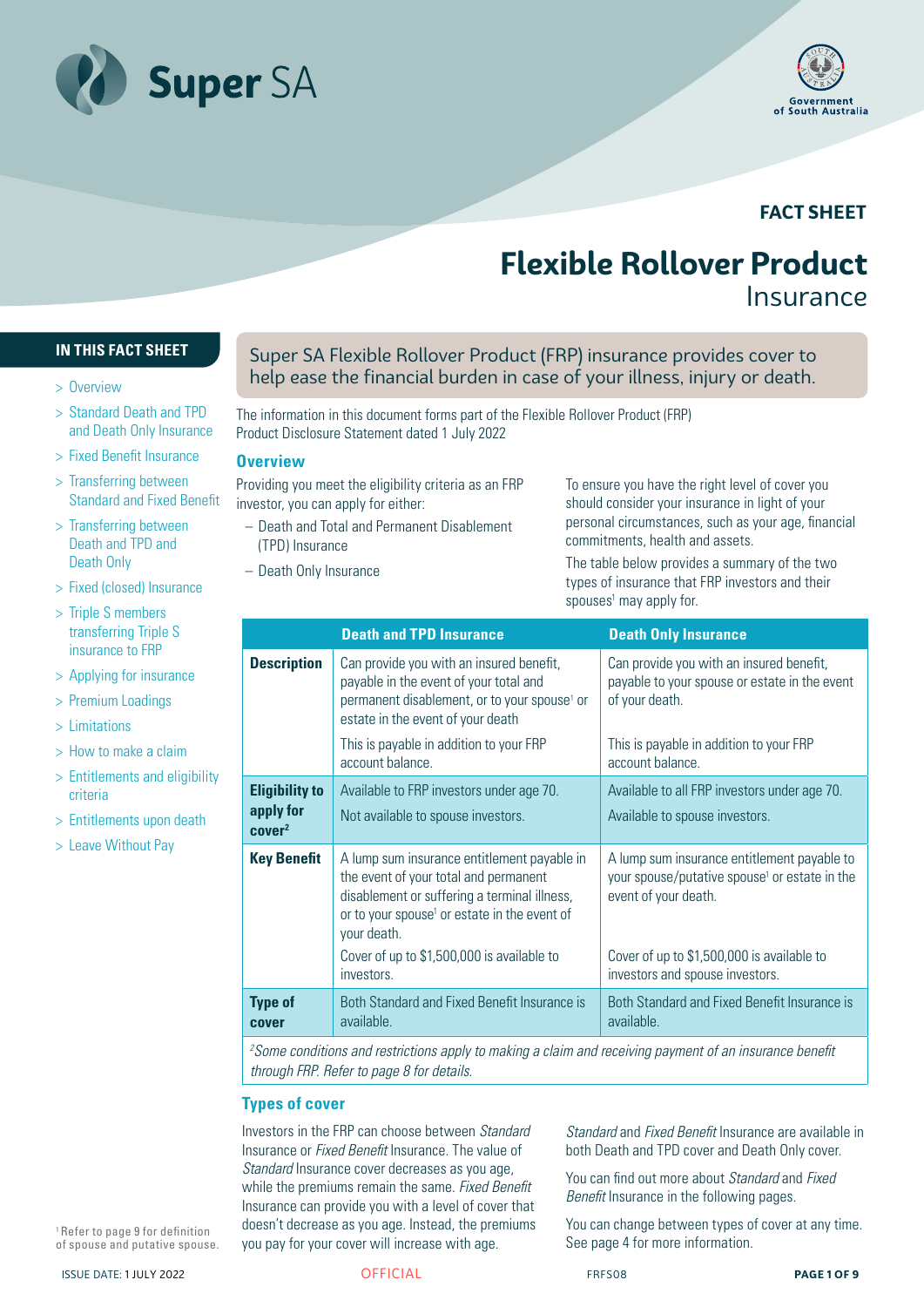#### **IN THIS FACT SHEET**

#### > Overview

- > Standard Death and TPD and Death Only Insurance
- > Fixed Benefit Insurance
- > Transferring between Standard and Fixed Benefit
- > Transferring between Death and TPD and Death Only
- > Fixed (closed) Insurance
- > Triple S members transferring Triple S insurance to FRP
- > Applying for insurance
- > Premium Loadings
- > Limitations
- > How to make a claim
- > Entitlements and eligibility criteria
- > Entitlements upon death
- > Leave Without Pay



The cost of your insurance cover is automatically deducted from your account every fortnight. The cost and level of cover are reviewed regularly and may change without notice.

#### **Maximum cover**

If you also have insurance in Triple S, the total amount of cover you can have cannot exceed a maximum of \$1,500,000.

#### **Standard Insurance**

#### *Standard* **Death and TPD Insurance**

#### *Standard* **Death Only Insurance**

Tim is currently 34 years old and works full time. When he became an investor in the Super SA Flexible Rollover Product, in order to cover his mortgage and commitments, he chose to buy three units of *Standard* Death and TPD Insurance. Tim's three units of *Standard* Death and TPD cover are valued at \$225,000, which costs him \$2.25 per week. Tim must remember that when he turns 35, the value of his three units of Standard cover will reduce to \$216,000 and that each year after it will decrease with his age.

### **The value of a unit of insurance for Standard Death and TPD Insurance cover and Standard Death Only Insurance cover**

| and Death Only Insurance                    |                                                                                    | <b>Age last</b> | <b>Unit</b> | <b>Age last</b> | <b>Unit</b> |
|---------------------------------------------|------------------------------------------------------------------------------------|-----------------|-------------|-----------------|-------------|
| > Fixed Benefit Insurance                   | <b>Standard Insurance</b>                                                          | birthday        | Value(\$)   | birthday        | Value(\$)   |
| > Transferring between                      | The value of a unit of <i>Standard</i> Insurance cover is                          | Up to 34        | 75,000      | 52              | 22,000      |
| <b>Standard and Fixed Benefit</b>           | linked to your age. After age 34, the value of a                                   | 35              | 72,000      | 53              | 20,000      |
| > Transferring between<br>Death and TPD and | Standard unit gradually decreases each year.                                       | 36              | 69,000      | 54              | 18,000      |
| Death Only                                  | For example, if you are aged 34, one unit is worth                                 | 37              | 66,000      | 55              | 16,000      |
| > Fixed (closed) Insurance                  | \$75,000, but at age 45, one unit is worth \$42,000.                               | 38              | 63,000      | 56              | 14,000      |
| > Triple S members                          | <b>Standard Death and TPD Insurance</b>                                            | 39              | 60,000      | 57              | 12,500      |
| transferring Triple S<br>insurance to FRP   | Standard Death and TPD Insurance costs \$0.75 per                                  | 40              | 57,000      | 58              | 11,000      |
| > Applying for insurance                    | unit per week for the first three units then \$1 per unit                          | 41              | 54,000      | 59              | 10,000      |
| > Premium Loadings                          | per week for additional units.                                                     | 42              | 51,000      | 60              | 9,000       |
| > Limitations                               | Therefore two units cost $$1.50$ (2 x $$0.75$ ), three                             | 43              | 48,000      | 61              | 8,000       |
| > How to make a claim                       | units cost \$2.25 (3 x \$0.75) and ten units cost \$9.25                           | 44              | 45,000      | 62              | 7,000       |
| > Entitlements and eligibility              | $(3 \times $0.75 + 7 \times $1)$ .                                                 | 45              | 42,000      | 63              | 6,000       |
| criteria                                    | <b>Standard Death Only Insurance</b>                                               | 46              | 39,000      | 64              | 5,000       |
| > Entitlements upon death                   | Standard Death Only Insurance costs \$0.50 per unit                                | 47              | 36,000      | 65              | 5,000       |
| > Leave Without Pay                         | per week.                                                                          | 48              | 33,000      | 66              | 5,000       |
|                                             | Therefore, two units of Standard Death Only                                        | 49              | 30,000      | 67              | 5,000       |
|                                             | Insurance will cost \$1 per week (2 x \$0.50), three                               | 50              | 27,000      | 68              | 5,000       |
| Did you know?                               | units cost $$1.50$ (3 x $$0.50$ ) and ten units cost $$5$<br>$(10 \times $0.50)$ . | 51              | 24,000      | 69              | 5,000       |
| The company of communication                |                                                                                    |                 |             | $70+$           | not offered |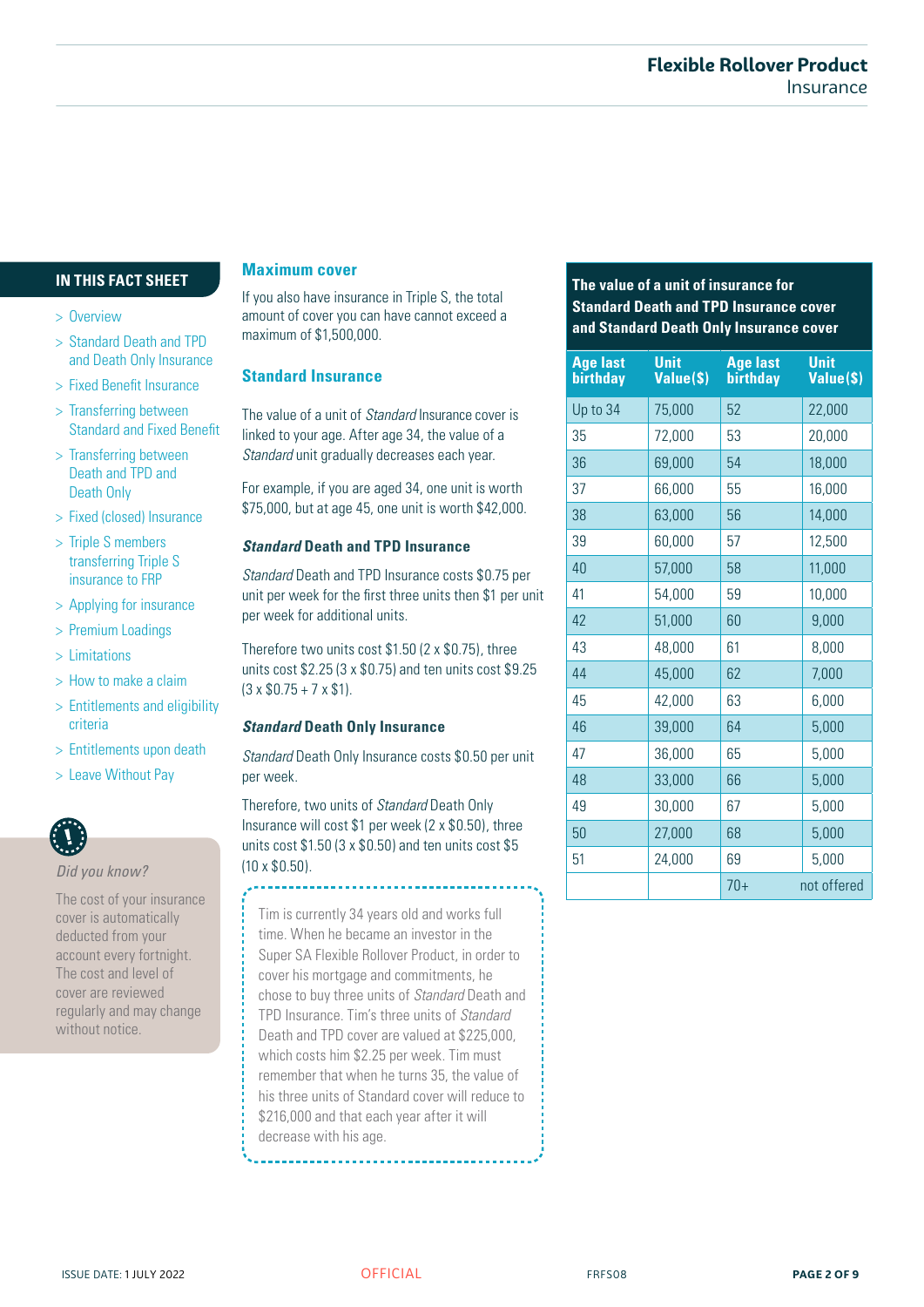#### **IN THIS FACT SHEET**

#### > Overview

- > Standard Death and TPD and Death Only Insurance
- > Fixed Benefit Insurance
- > Transferring between Standard and Fixed Benefit
- > Transferring between Death and TPD and Death Only
- > Fixed (closed) Insurance
- > Triple S members transferring Triple S insurance to FRP
- > Applying for insurance
- > Premium Loadings
- > Limitations
- > How to make a claim
- > Entitlements and eligibility criteria
- > Entitlements upon death
- > Leave Without Pay

#### **Fixed Benefit Insurance**

*Fixed Benefit* Insurance provides a fixed lump sum entitlement until age 70 (conditions apply). As with *Standard* Insurance, you can choose how many units you buy. However, the value of *Fixed Benefit* Insurance units do not decrease in value with your age. Instead, the cost of each unit will increase with your age.

Once you fix your level of cover it remains the same until you advise us that you want to change it or you reach age 70 when Death and TPD Insurance ceases for all members. The premium for *Fixed Benefit* Insurance will generally increase each year in line with your birthday.

#### **Cost of** *Fixed Benefit* **Insurance**

Each *Fixed Benefit* unit has a value of \$10,000, with the cost of the unit based on your current age. Refer to the tables below for costs of *Fixed Benefit* Death and TPD Insurance and *Fixed Benefit* Death Only Insurance.

| <b>Fixed Benefit Death &amp; TPD Insurance Premiums</b> |                                 |                             |                                 |  |
|---------------------------------------------------------|---------------------------------|-----------------------------|---------------------------------|--|
| <b>Age last</b><br><b>birthday</b>                      | <b>Weekly</b><br>premium<br>(S) | <b>Age last</b><br>birthday | <b>Weekly</b><br>premium<br>(S) |  |
| 34 & under                                              | 0.13                            | 52                          | 0.45                            |  |
| 35                                                      | 0.14                            | 53                          | 0.50                            |  |
| 36                                                      | 0.14                            | 54                          | 0.56                            |  |
| 37                                                      | 0.15                            | 55                          | 0.63                            |  |
| 38                                                      | 0.16                            | 56                          | 0.71                            |  |
| 39                                                      | 0.17                            | 57                          | 0.80                            |  |
| 40                                                      | 0.18                            | 58                          | 0.91                            |  |
| 41                                                      | 0.19                            | 59                          | 1.00                            |  |
| 42                                                      | 0.20                            | 60                          | 1.11                            |  |
| 43                                                      | 0.21                            | 61                          | 1.25                            |  |
| 44                                                      | 0.22                            | 62                          | 1.43                            |  |
| 45                                                      | 0.24                            | 63                          | 1.67                            |  |
| 46                                                      | 0.26                            | 64                          | 2.00                            |  |
| 47                                                      | 0.28                            | 65                          | 2.00                            |  |
| 48                                                      | 0.30                            | 66                          | 2.00                            |  |
| 49                                                      | 0.33                            | 67                          | 2.00                            |  |
| 50                                                      | 0.37                            | 68                          | 2.00                            |  |
| 51                                                      | 0.42                            | 69                          | 2.00                            |  |
|                                                         |                                 | $70+$                       | not offered                     |  |

#### *Fixed Benefit* **Insurance example**

Isabelle applies for \$90,000 of *Fixed Benefit* Death and TPD cover through the FRP. The table below shows how the price will change as Isabelle ages:

|          | <b>Level of</b><br>cover | <b>Calculation</b>                       | Weekly<br>cost |
|----------|--------------------------|------------------------------------------|----------------|
| Aged 49  | \$90,000                 | 9 units @ \$10,000<br>$= 9 \times $0.33$ | \$2.97         |
| Turns 50 | \$90,000                 | 9 units @ \$10,000<br>$= 9 \times $0.37$ | \$3.33         |
| Turns 59 | \$90,000                 | 9 units @ \$10,000<br>$= 9 \times $1.00$ | \$9.00         |

#### **Fixed Benefit Death Only Insurance Premiums**

| <b>Age last</b><br>birthday | <b>Weekly</b><br>premium<br>$\overline{(\$)}$ | <b>Age last</b><br>birthday | <b>Weekly</b><br>premium<br>(S) |
|-----------------------------|-----------------------------------------------|-----------------------------|---------------------------------|
| 36 & under                  | 0.07                                          | 53                          | 0.25                            |
| 37                          | 0.08                                          | 54                          | 0.28                            |
| 38                          | 0.08                                          | 55                          | 0.31                            |
| 39                          | 0.08                                          | 56                          | 0.36                            |
| 40                          | 0.09                                          | 57                          | 0.40                            |
| 41                          | 0.09                                          | 58                          | 0.45                            |
| 42                          | 0.10                                          | 59                          | 0.50                            |
| 43                          | 0.10                                          | 60                          | 0.56                            |
| 44                          | 0.11                                          | 61                          | 0.63                            |
| 45                          | 0.12                                          | 62                          | 0.71                            |
| 46                          | 0.13                                          | 63                          | 0.83                            |
| 47                          | 0.14                                          | 64                          | 1.00                            |
| 48                          | 0.15                                          | 65                          | 1.00                            |
| 49                          | 0.17                                          | 66                          | 1.00                            |
| 50                          | 0.19                                          | 67                          | 1.00                            |
| 51                          | 0.21                                          | 68                          | 1.00                            |
| 52                          | 0.23                                          | 69                          | 1.00                            |
|                             |                                               | $70+$                       | not offered                     |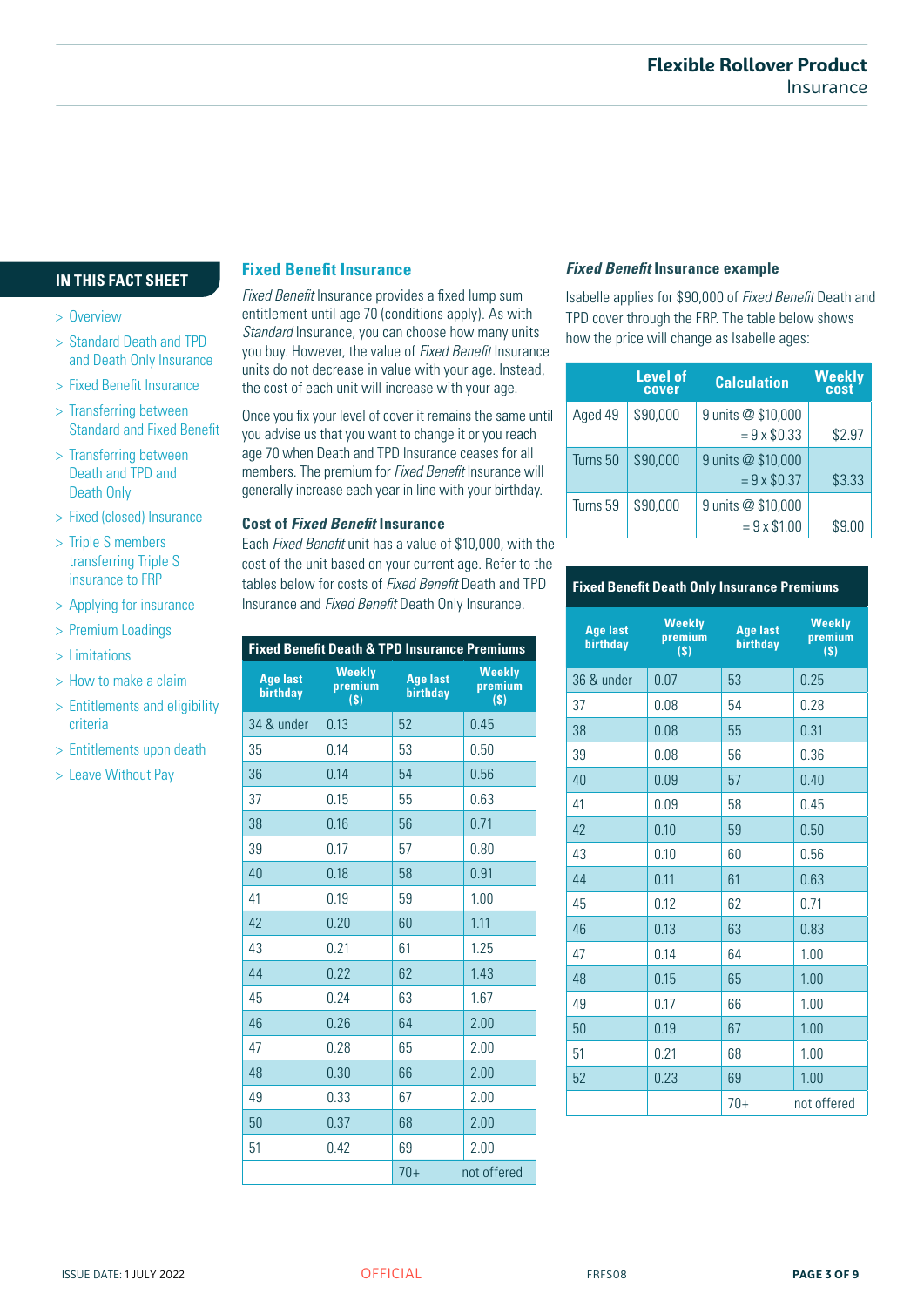#### **IN THIS FACT SHEET**

#### > Overview

- > Standard Death and TPD and Death Only Insurance
- > Fixed Benefit Insurance
- > Transferring between Standard and Fixed Benefit
- > Transferring between Death and TPD and Death Only
- > Fixed (closed) Insurance
- > Triple S members transferring Triple S insurance to FRP
- > Applying for insurance
- > Premium Loadings
- > Limitations
- > How to make a claim
- > Entitlements and eligibility criteria
- > Entitlements upon death
- > Leave Without Pay

If you require further information on Super SA's underwriting processes, please contact the Claims Management team on 8207 2094 or email medicalsuper@sa.gov.au.

#### **Transferring between Standard and Fixed Benefit cover**

You can choose to transfer your existing level of cover between *Standard* and *Fixed Benefit* at a value that is as close to but does not exceed your existing level of cover, without having to provide medical information. In this case, any existing limitations will continue to apply but new limitations will not be applied. However, if you want to increase your level of cover above your current level of cover, you will be asked to provide health and medical information as part of your application.

You can only hold one type of Death and TPD insurance in Triple S at any time [ie *Standard* OR *Fixed Benefit* OR *Fixed (closed to new members)*].

#### **Transferring between Death and TPD and Death Only**

A Flexible Rollover Product (FRP) investor who transfers from Death and TPD to Death Only Insurance will maintain the same limitations on the Death Only Insurance cover as they had on their Death and TPD Insurance cover.

Investors who transfer from Death Only Insurance to Death and TPD Insurance will be required to provide health and medical information (limitations may apply on all units of cover).

#### **Fixed (closed) Insurance**

*closed to new applications since November 2014*

Investors are no longer able to apply for *Fixed (closed)* Insurance cover. However, investors who had *Fixed (closed)* Insurance cover at 13 November 2014 retained their level of cover.

The cost of *Fixed (closed)* Insurance cover is shown on the following page. Note that:

- The cost depends on your age when you bought the units, and
- The cost of the units does not change from year to year.

#### **Increasing your** *Fixed (closed)* **cover**

If you want to increase your level of cover, you will need to cancel your *Fixed (closed)* Insurance and

either transfer it to *Standard* or *Fixed Benefit* Insurance cover. You cannot have more than one type of Death and TPD or Death Only cover.

Unlike *Fixed (closed)* Insurance cover, where the cost and the value are fixed, the value of *Standard* Insurance cover decreases over time, and the premiums of *Fixed Benefit* Insurance increase over time.

#### **Transferring your** *Fixed (closed)* **cover**

You can transfer your existing level of *Fixed (closed)* cover to *Standard* or *Fixed Benefit* Insurance at a value that is as close to, but does not exceed, your current level of cover without having to provide medical information. In this situation any existing limitations will continue to apply but new limitations will not be applied.

However, if you want to increase your *Standard* or *Fixed Benefit* Insurance cover above this amount, you will need to complete the *Apply and Change Death and TPD & Death Only Insurance* form, available on the Super SA website, and provide health and medical information. Limitations may apply to the additional units.

If you change your insurance cover from *Fixed (closed)* to *Standard* or *Fixed Benefit* Insurance, you will not be able to transfer back to *Fixed (closed)* in the future.

#### **Decreasing your** *Fixed (closed)* **cover**

Members with *Fixed (closed)* Insurance can decrease their level of cover without cancelling it.

#### **At age 65**

*Fixed (closed)* Insurance cover ceases for all members at age 65. If you want your cover to continue to age 70, after it expires, you will need to apply for *Standard* or *Fixed Benefit* Insurance. Alternatively, *Fixed (closed)* can be transferred to either *Standard* or *Fixed Benefit* Insurance prior to turning age 65. The transferred cover will continue to age 70.

If you want a higher level of *Standard* or *Fixed Benefit* Insurance cover, you will need to apply.

See pages 4-5 of this fact sheet for conditions that apply if you transfer your cover.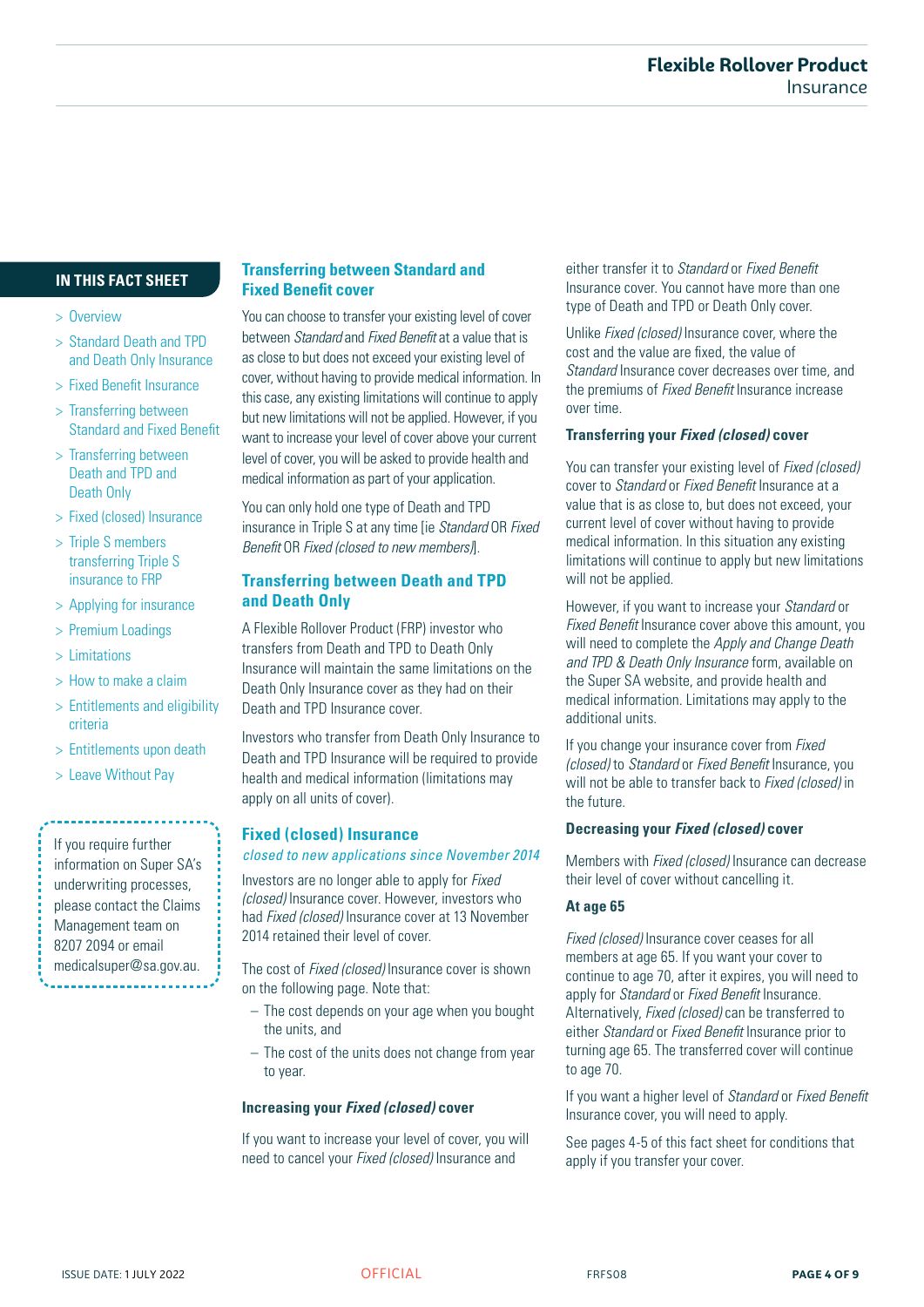#### **IN THIS FACT SHEET**

- > Overview
- > Standard Death and TPD and Death Only Insurance
- > Fixed Benefit Insurance
- > Transferring between Standard and Fixed Benefit
- > Transferring between Death and TPD and Death Only
- > Fixed (closed) Insurance
- > Triple S members transferring Triple S insurance to FRP
- > Applying for insurance
- > Premium Loadings
- > Limitations
- > How to make a claim
- > Entitlements and eligibility criteria
- > Entitlements upon death
- > Leave Without Pay

#### **Cost of Fixed (closed) cover**

This depends on your age when you bought units. For members who already have *Fixed (closed)* Insurance cover the cost remains the same regardless of age.

. . . . . . . . . . . . . . . .

| <b>Fixed (closed) Death and TPD Insurance</b><br>Premiums (\$75,000 per unit) |                                                       |                             |                                 |
|-------------------------------------------------------------------------------|-------------------------------------------------------|-----------------------------|---------------------------------|
| Age<br>unit(s)<br>purchased                                                   | <b>Weekly</b><br>premium<br>$\mathbf{\overline{(S)}}$ | Age<br>unit(s)<br>purchased | <b>Weekly</b><br>premium<br>(s) |
| 20 & under                                                                    | 0.80                                                  | 43                          | 2.90                            |
| 21                                                                            | 0.85                                                  | 44                          | 3.10                            |
| 22                                                                            | 0.85                                                  | 45                          | 3.30                            |
| 23                                                                            | 0.90                                                  | 46                          | 3.50                            |
| 24                                                                            | 0.95                                                  | 47                          | 3.70                            |
| 25                                                                            | 1.00                                                  | 48                          | 3.90                            |
| 26                                                                            | 1.05                                                  | 49                          | 4.10                            |
| 27                                                                            | 1.10                                                  | 50                          | 4.40                            |
| 28                                                                            | 1.15                                                  | 51                          | 4.70                            |
| 29                                                                            | 1.20                                                  | 52                          | 5.10                            |
| 30                                                                            | 1.25                                                  | 53                          | 5.50                            |
| 31                                                                            | 1.30                                                  | 54                          | 6.00                            |
| 32                                                                            | 1.40                                                  | 55                          | 6.50                            |
| 33                                                                            | 1.50                                                  | 56                          | 7.10                            |
| 34                                                                            | 1.60                                                  | 57                          | 7.70                            |
| 35                                                                            | 1.70                                                  | 58                          | 8.40                            |
| 36                                                                            | 1.80                                                  | 59                          | 9.20                            |
| 37                                                                            | 2.00                                                  | 60                          | 10.10                           |
| 38                                                                            | 2.10                                                  | 61                          | 11.00                           |
| 39                                                                            | 2.30                                                  | 62                          | 12.00                           |
| 40                                                                            | 2.40                                                  | 63                          | 13.00                           |
| 41                                                                            | 2.60                                                  | 64                          | 14.10                           |
| 42                                                                            | 2.70                                                  | $65+$                       | not offered                     |

| <b>Fixed (closed) Death Only Premiums</b><br>(\$75,000 per unit) |                                 |                             |                                                |  |
|------------------------------------------------------------------|---------------------------------|-----------------------------|------------------------------------------------|--|
| Age<br>unit(s)<br>purchased                                      | <b>Weekly</b><br>premium<br>(s) | Age<br>unit(s)<br>purchased | <b>Weekly</b><br>premium<br>$\mathbf{\dot{S}}$ |  |
| 20 & under                                                       | 0.55                            | 43                          | 1.90                                           |  |
| 21                                                               | 0.55                            | 44                          | 2.00                                           |  |
| 22                                                               | 0.55                            | 45                          | 2.00                                           |  |
| 23                                                               | 0.55                            | 46                          | 2.20                                           |  |
| 24                                                               | 0.60                            | 47                          | 2.40                                           |  |
| 25                                                               | 0.60                            | 48                          | 2.60                                           |  |
| 26                                                               | 0.65                            | 49                          | 2.80                                           |  |
| 27                                                               | 0.70                            | 50                          | 3.00                                           |  |
| 28                                                               | 0.75                            | 51                          | 3.00                                           |  |
| 29                                                               | 0.80                            | 52                          | 3.50                                           |  |
| 30                                                               | 0.85                            | 53                          | 3.50                                           |  |
| 31                                                               | 0.90                            | 54                          | 4.00                                           |  |
| 32                                                               | 0.95                            | 55                          | 4.50                                           |  |
| 33                                                               | 1.00                            | 56                          | 5.00                                           |  |
| 34                                                               | 1.10                            | 57                          | 5.50                                           |  |
| 35                                                               | 1.10                            | 58                          | 6.00                                           |  |
| 36                                                               | 1.20                            | 59                          | 6.50                                           |  |
| 37                                                               | 1.30                            | 60                          | 7.00                                           |  |
| 38                                                               | 1.40                            | 61                          | 7.50                                           |  |
| 39                                                               | 1.50                            | 62                          | 7.50                                           |  |
| 40                                                               | 1.60                            | 63                          | 8.00                                           |  |
| 41                                                               | 1.70                            | 64                          | 8.00                                           |  |
| 42                                                               | 1.80                            | $65+$                       | not offered                                    |  |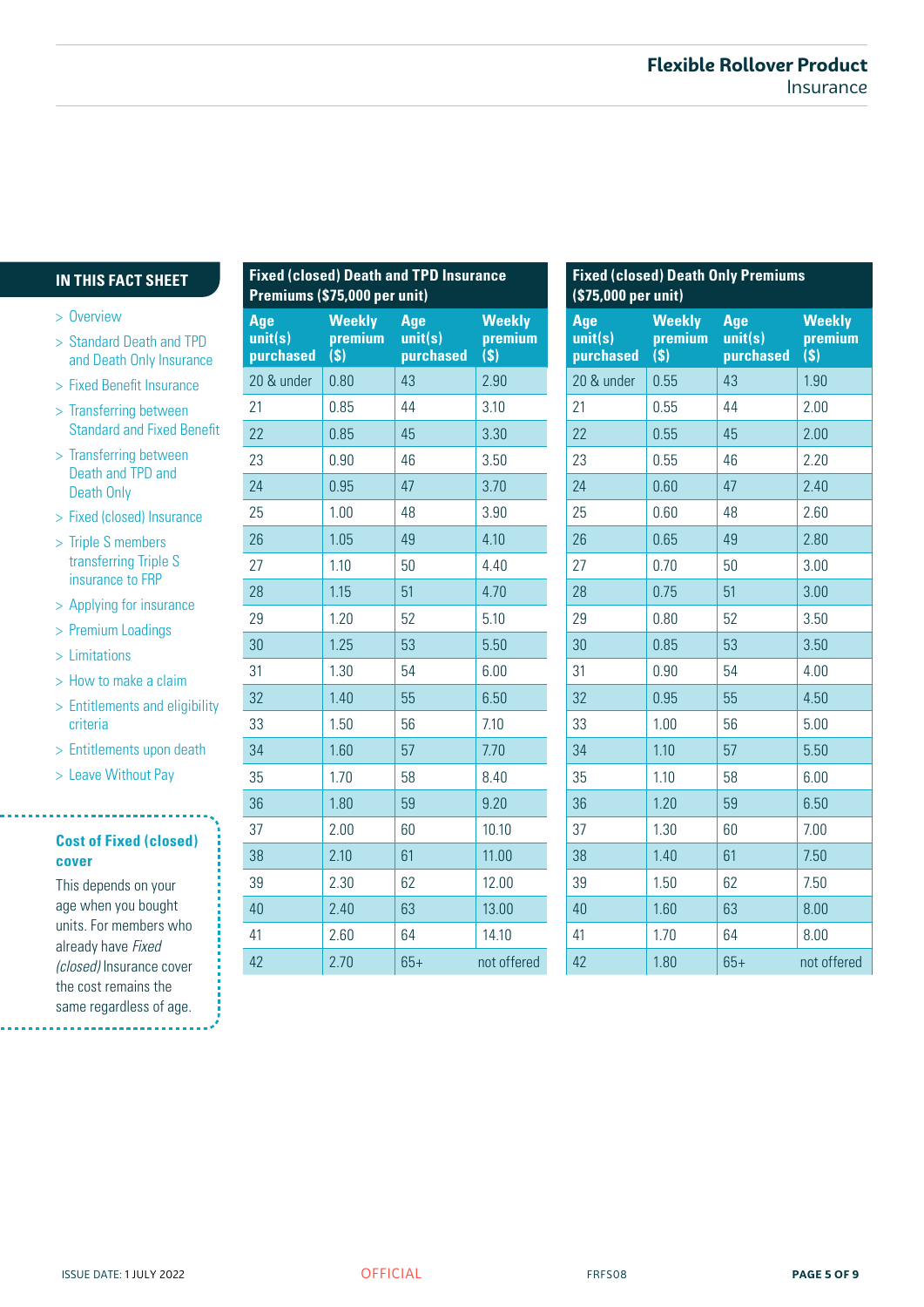#### **IN THIS FACT SHEET**

- > Overview
- > Standard Death and TPD and Death Only Insurance
- > Fixed Benefit Insurance
- > Transferring between Standard and Fixed Benefit
- > Transferring between Death and TPD and Death Only
- > Fixed (closed) Insurance
- > Triple S members transferring Triple S insurance to FRP
- > Applying for insurance
- > Premium Loadings
- > Limitations
- > How to make a claim
- > Entitlements and eligibility criteria
- > Entitlements upon death
- > Leave Without Pay

#### **Triple S members and Triple S Spouse members transferring Triple S insurance to FRP**

When you leave employment with the SA public sector, your insurance through your Triple S account stops. However, you can take steps to continue the same type and level of Death and TPD Insurance in the FRP as you held in Triple S on the last day you worked, on the same terms, conditions and restrictions.

To continue your insurance after you resign from the SA public sector, within 60 days of ceasing public sector employment, invest in the FRP and complete the insurance election in the FRP application form. Age conditions apply.

If you are not increasing your level of cover when moving from Triple S to FRP, any medical condition that resulted in a limitation being placed on your Triple S insurance will carry over to your continuing cover in the FRP. You are not required to provide further medical evidence for your existing cover.

You will only need to provide medical information for any additional units of cover you buy in the FRP.

See the *Insurance and Leaving the Public Sector* fact sheet for more information about transferring your insurance to FRP.

If you are a spouse member, you are also able to transfer the same type and level of Death Only insurance from Triple S to FRP, on the same terms, conditions and restrictions, within 60 days of becoming entitled to a benefit in Triple S. For information about transferring your insurance as a spouse member and when you are eligible for a benefit in Triple S, refer to the *Spouse Members and Spouse Accounts* fact sheet.

Sam is 42 years old and held five units of Triple S Standard Death and TPD Insurance on the day he ceased SA public sector employment. He now works full time outside the SA public sector and decided to roll his Triple S entitlement into the FRP. As, within 60 days of ceasing public sector employment, he transferred his entitlement to the FRP and elected to continue his insurance, he is able to continue the same level and type of cover in the FRP. He does not have to provide further medical information.

Sam holds \$255,000 of Standard Death and TPD Insurance in the FRP for which he pays \$4.25 per week. When he turns 43, the value of his 5 units of Standard cover will reduce to \$240,000. The cost will remain at \$4.25 per week.

If Sam decides to apply for more units of Standard cover, he will need to supply medical information for the additional units of cover above his current five.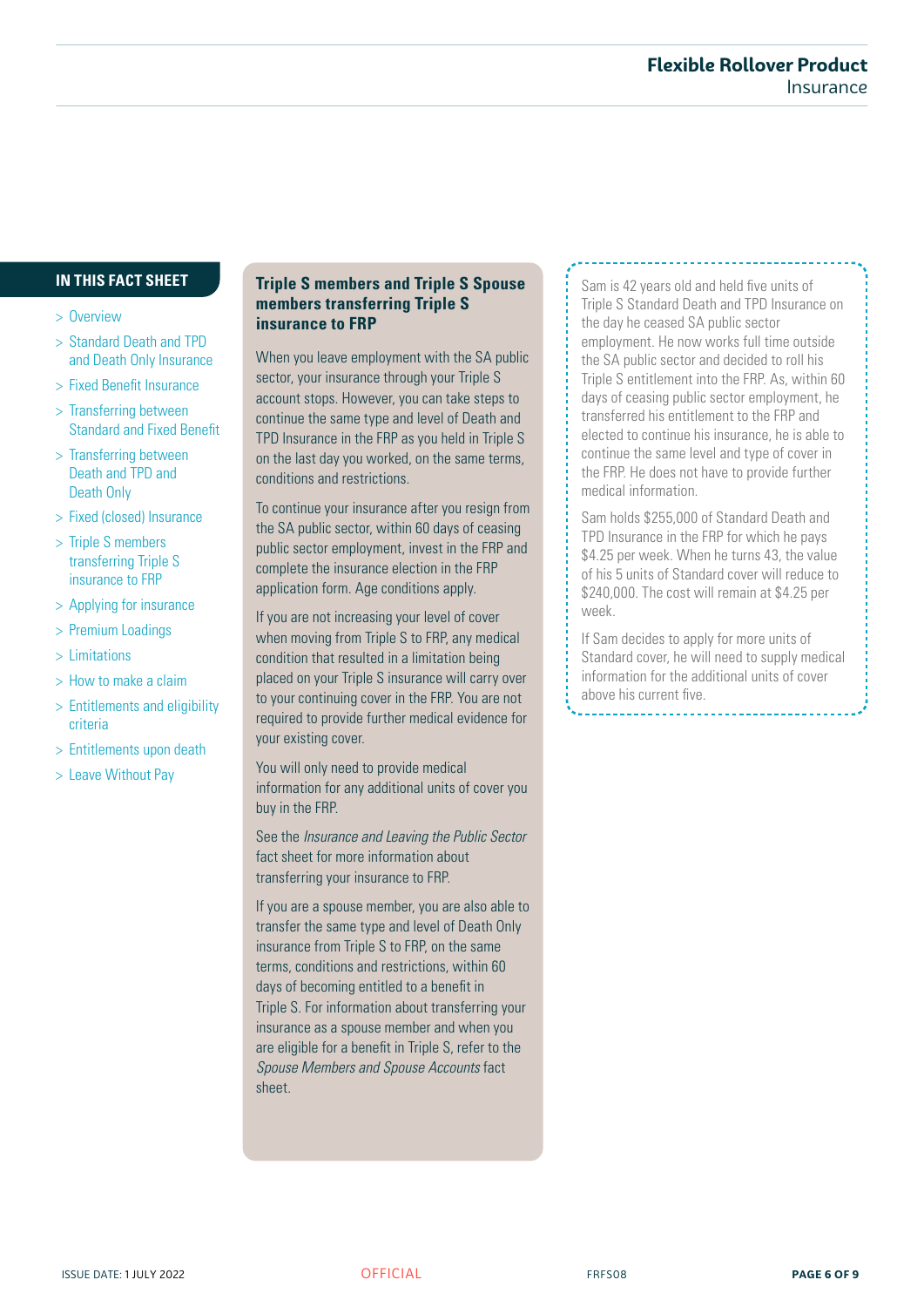#### **IN THIS FACT SHEET**

#### > Overview

- > Standard Death and TPD and Death Only Insurance
- > Fixed Benefit Insurance
- > Transferring between Standard and Fixed Benefit
- > Transferring between Death and TPD and Death Only
- > Fixed (closed) Insurance
- > Triple S members transferring Triple S insurance to FRP
- > Applying for insurance
- > Premium Loadings
- > Limitations
- > How to make a claim
- > Entitlements and eligibility criteria
- > Entitlements upon death
- > Leave Without Pay

<sup>1</sup> A 'medical condition' is any illness, disease, injury, disability, disorder, syndrome, infection, behaviour and atypical variations of structure and function that impact on or affect the physical and/or mental condition and impairs normal function.

#### **Applying for insurance**

To apply for insurance when you join the FRP, complete the insurance questionnaire that forms part of the application form in the back of the FRP PDS.

If you want to apply for or transfer to a different type of cover once you're an investor in the FRP, you will need to complete the FRP *Apply and Change Death and TPD & Death Only Insurance* form, which is available on the Super SA website and return it to Super SA.

If you apply to change your insurance cover, your new cover is effective from the date Super SA receives your application. Once the cover is approved, the cost is backdated to when we received your application and the amount is deducted from your super account balance.

#### **Does Super SA use "premium loadings"?**

Unlike many insurance providers, Super SA does not load, or increase premiums, for investors who have certain medical conditions, undertake certain activities or have different types of jobs. Instead the legislation allows the Super SA Board to place limitations on the insurance cover.

#### **Limitations**

The Board may place limitations on the Death or TPD insurance cover it offers you if you have a medical condition<sup>1</sup> that increases your risk of incapacity for work, or if you engage in a prescribed activity (eg smoking).

If you lodge a claim for Death or TPD, you will not be covered if your incapacity for work is caused in any way by the medical condition<sup>1</sup> that is the subject of the limitation. See the box to the right for an example of limitations.

If you have a limitation placed on your insurance and your circumstances change, you can apply to have the limitation removed. You will need to complete a Statutory Declaration and/or provide medical evidence (this will depend on the limitation you are

looking to have reviewed). Based on the updated information or medical evidence you provide, your limitation may remain, be varied or be removed.

#### **What does the limitation mean for me?**

When you lodge a claim, Super SA will ascertain if there is a connection between your medical condition<sup>1</sup> or prescribed activity (ie the reason your limitation was applied) and the claimed condition. If there is a proven connection between the limitation and the claimed condition, your claim will be denied.

It is important to remember that even if you have a limitation for one or more illnesses, medical conditions<sup>1</sup> or a disability, or participated in a prescribed activity, you are still covered for other incapacitating events that are not related to the limitation.

Sheena applied for two units of Death and TPD insurance when she opened her FRP account in 2014. Sheena had a limitation applied to these two units for a disc bulge as a result of the medical information she provided in her application about her back issue.

In January 2019, she applied for five more units of insurance. Her insurance was granted, but as she now disclosed her recently-diagnosed depression, these five new units had a limitation for her depression *and* for her disc bulge.

If she becomes TPD solely due to:

- a heart condition, she would be paid out on all seven units.
- her depression, she would only be paid on the two units she had before she was diagnosed with, and disclosed, her depression.
- her disc bulge, she would not be paid any insurance benefit as all her units of cover have a limitation applied that excluded a disc bulge.

Subject to eligibility criteria. This example is for illustrative purposes only.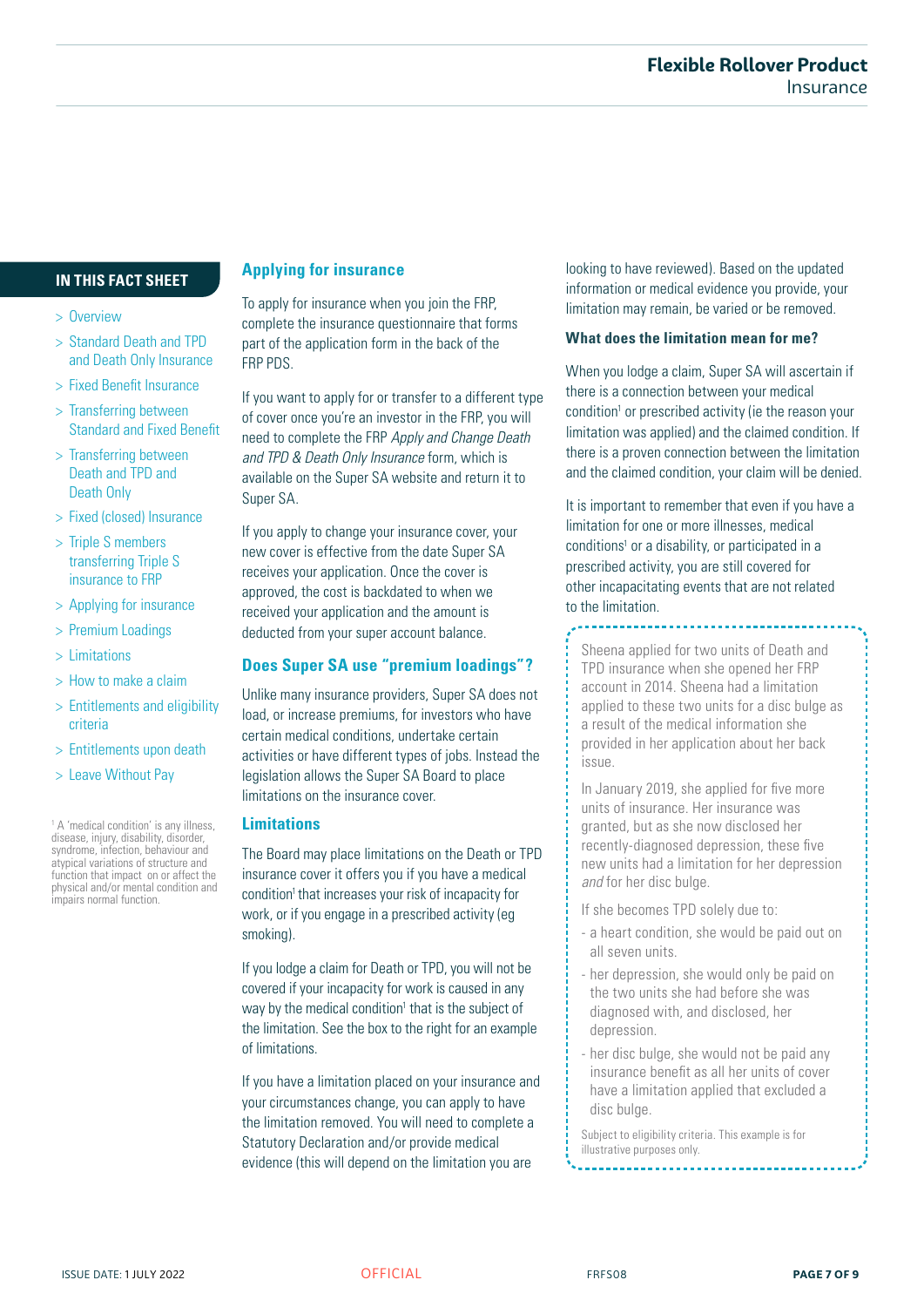## **IN THIS FACT SHEET**

- > Overview
- > Standard Death and TPD and Death Only Insurance
- > Fixed Benefit Insurance
- > Transferring between Standard and Fixed Benefit
- > Transferring between Death and TPD and Death Only
- > Fixed (closed) Insurance
- > Triple S members transferring Triple S insurance to FRP
- > Applying for insurance
- > Premium Loadings
- > Limitations
- > How to make a claim
- > Entitlements and eligibility criteria
- > Entitlements upon death
- > Leave Without Pay

1 Gainful Employment means employed or self-employed for gain or reward in any business, trade, profession, vocation, calling, occupation or employment and also includes any employment that you may be retrained or rehabilitated to perform based on your education, training or experience.

2 If your employment ceased before 3 September 2018, your assessment criteria for TPD are different (ie you will be assessed on whether or not your incapacity for all kinds of work is 60% or more of total incapacity and is likely to be permanent).

#### **Non-disclosure: What if I do not disclose a medical condition on my application form?**

When you lodge a claim for insurance, the claim and medical information received is reviewed in conjunction with your original application. If there is medical evidence that you participated in a prescribed activity (eg smoking), or that a condition or symptoms existed before you were granted your insurance, and this was not disclosed on your application, Super SA has the right to deny your insurance claim.

#### **This is known as non-disclosure, and any insurance cover can be denied where non-disclosure occurs.**

#### **How to make a claim**

To make a claim for Death or TPD Insurance, complete the *Claim for Disablement Entitlements* form available on the Super SA website.

The time taken to assess your claim depends on the conditions you have and the information that's available. A claim can take anywhere from a few weeks to several months, particularly if we have to wait for information from doctors. We will keep you informed of progress and how you may be able to help us if there are any delays outside of Super SA's control.

You will have to pay the cost of providing any medical evidence to support your claim, such as obtaining the medical reports from your treating doctors and any supporting documentation. Where you attend an appointment with an independent medical examiner arranged by Super SA, the medical examiner's costs will be covered by Super SA. However, if an appointment is arranged and you do not attend the appointment, you will need to pay the cost of any non-attendance fee incurred.

## **Entitlements and Eligibility Criteria**

Your eligibility to claim an entitlement is affected by a number of factors which are outlined below.

#### **Conditions under which cover does not apply**

Your cover will cease:

- on reaching age 70
- if you do not have enough money in your account to meet the cost of your insurance

#### **Eligibility criteria for claiming TPD Insurance**

You will be taken to be totally and permanently disabled if the Super SA Board is satisfied that:

- a. you were suffering from ill health (whether physical or mental) that made it unlikely that you would at any future time engage in gainful employment<sup>1</sup> for which you were reasonably qualified by education, training or experience or for which you could be expected to become reasonably qualified following appropriate training or rehabilitation; and
- b. you were receiving treatment from a medical practitioner in respect of the ill health and were following the advice of the practitioner.

Other criteria apply<sup>2</sup>.

#### **Restrictions on payment of insurance**

If you terminated employment as a result of receiving a Targeted Voluntary Separation Package (TVSP) and the incapacity was known to you at the time of accepting the TVSP, then you are not able to claim a TPD benefit.

As an FRP investor, you can only make a TPD claim when you have worked in paid employment for an average of 9 or more hours per week in any 6 month period in the 2 years prior to lodging a claim.

Death insurance is not payable where a claim arises from suicide within the first 12 months after the commencement or increase in the level of cover. If you have transferred your insurance from Triple S, the time you held insurance (or you applied to increase your cover) in Triple S counts towards the "first 12 months"rule.